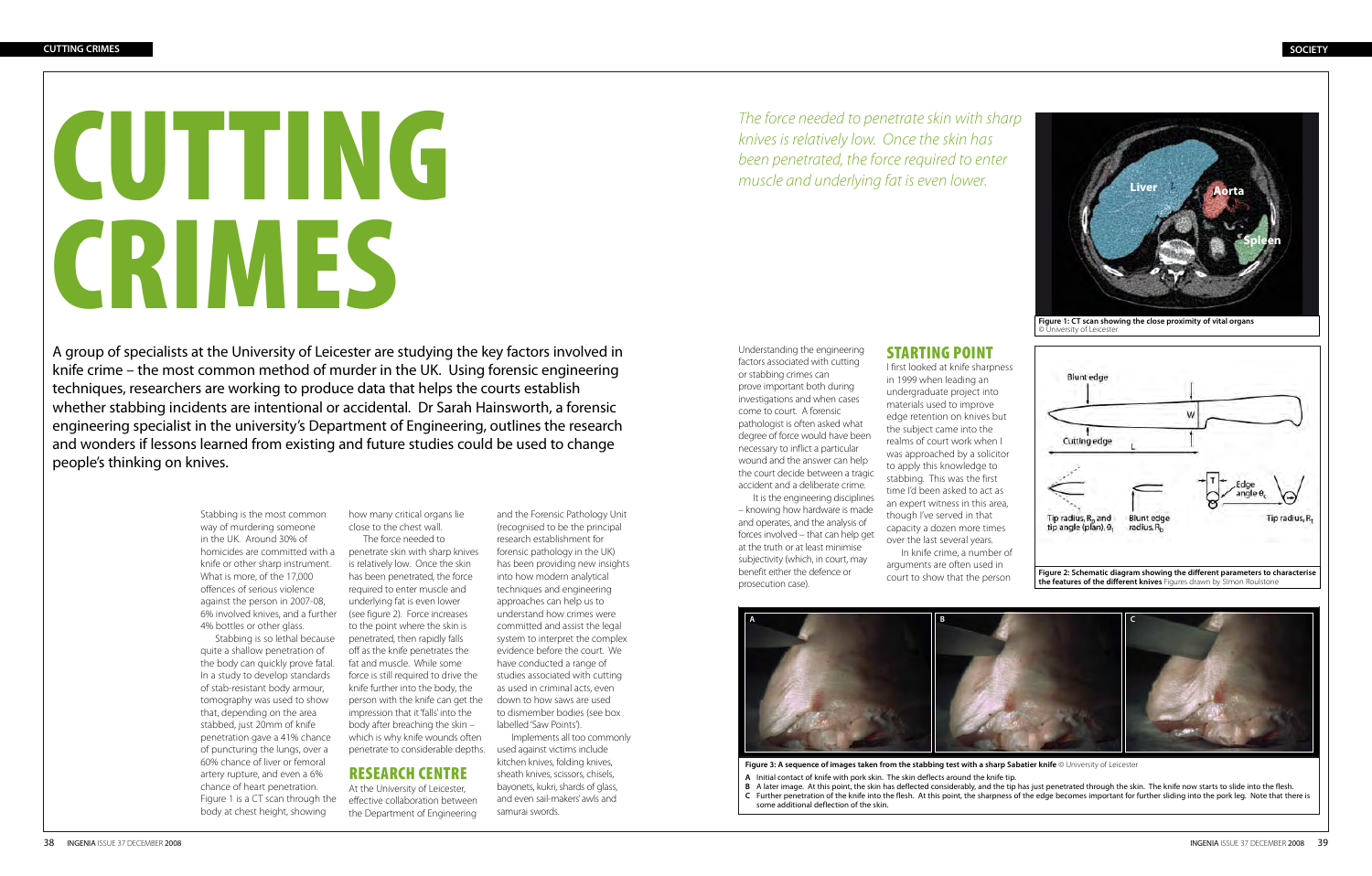stabbing did not intend to inflict or not this defence is reasonable. a severe wound. One of the legal defences, for example, may be that the knife was particularly sharp and therefore easily (and by implication accidentally) penetrated the skin. Our work, using more quantitative information from drop testing (see below) along with measurement of the blade tip sharpness and edge profile, can say with some accuracy whether

If a blade is proven to be blunt, then the court has the necessary information to judge the degree of violence in a particular case, and if the person is found guilty, sentence appropriately.

By applying our techniques and building on existing knowledge and capabilities, our work is increasingly being used to assist the court. While studies of knife crime to date at

*Understanding the engineering factors associated with cutting or stabbing crimes can prove important both during investigations and when cases come to court.* 

| Table 1: DESCRIPTION OF THE KNIVES TESTED              |                                |                              |                              |                                                   |                                     |
|--------------------------------------------------------|--------------------------------|------------------------------|------------------------------|---------------------------------------------------|-------------------------------------|
|                                                        |                                | a                            |                              | $\mathbf b$                                       |                                     |
|                                                        |                                |                              | d                            |                                                   | е                                   |
| $\mathsf{C}$                                           |                                |                              |                              |                                                   |                                     |
|                                                        |                                |                              |                              |                                                   |                                     |
| <b>Knife</b>                                           | a                              | $\mathbf b$                  | $\mathsf{C}$                 | $\mathbf d$                                       | $\mathbf e$                         |
| Manufacturer:                                          | <b>Sabatier</b>                | <b>Kitchen Devils</b>        | <b>Acero</b>                 | <b>Sabatier</b>                                   | <b>Unknown</b>                      |
| Condition                                              | <b>New</b>                     | New                          | New                          | Used                                              | Used                                |
| Knife type                                             | Flexible carving/<br>filleting | Cook's knife                 | Carving knife                | Carving knife                                     | Cook's knife                        |
| <b>Blade type</b>                                      | Single-edged<br>plain ground   | Single-edged<br>plain ground | Single-edged<br>plain ground | Single-edged<br>plain ground<br>serrated on blade | Single-edged<br>plain ground at tip |
| Sharpness of tip<br>(qualitative)                      | Extremely sharp                | Extremely sharp              | Extremely sharp              | Extremely sharp                                   | Moderately sharp<br>to blunt        |
| Sharpness of<br>cutting edge<br>(qualitative)          | Extremely sharp                | Moderately<br>sharp          | Extremely sharp              | Moderately<br>sharp                               | Moderately sharp<br>to blunt        |
| Radius of tip on<br>blunt edge<br>of blade (mm)        | 0.022                          | Triangular tip<br>geometry   | 0.0367                       | 0.061                                             | 0.261                               |
| Tip angle (plan)                                       | 51.5                           | 54.3                         | 46.7                         | 58.6                                              | 64.2                                |
| Tip radius (Rp)<br>$(mm)$ (plan)                       | Triangular                     | 0.892                        | 0.121                        | 0.383                                             | 0.456                               |
| Edge angle                                             | 48.2                           | 44.9                         | 30.7                         | 20.7                                              | 33.4                                |
| Edge radius (Rt)<br>(mm)                               | Triangular                     | 0.023                        | Triangular                   | 0.025                                             | 0.021                               |
| Weight of knife (g)                                    | 108.1                          | 100                          | 191.2                        | 104                                               | 159                                 |
| Five different kitchen knives tested for penetrability |                                |                              |                              |                                                   |                                     |

# FORENSIC ENGINEERING

A definition of forensic engineering is the investigation of materials, components, structures or products that have either failed or do not function as intended. And a forensic engineer brings practice-based, experienceled knowledge to bear on the engineered product that goes far beyond basic scientific concepts.

Engineering failures can range from the mundane corrosion of a car's body panel, to the tragedies related to the rail track failure at Hatfield or the Concorde crash in Paris. When we want to find out what happened, it is the role of the forensic engineer to trace the cause of the incident, whether it lay in a manufacturing defect, poor operation, or inadequate design.

Engineering failures may involve death or injury to large numbers of people. 'Forensic' strictly implies a legal aspect to the investigation – and a forensic engineer's findings may be used in criminal law proceedings – but the term is just as often used more loosely to cover investigations that do not lead into the court room.

Forensic engineers contribute their expertise in a number of fields – from major incidents that may, for example, close an industrial plant, or where there is litigation over product failures or patent disputes, right down to personal injury, investigating what caused a ladder or bicycle chain to break. Or, as in this article, the engineer's work could be working with forensic pathologists on recent deaths or forensic anthropologists if bones alone are left to examine.



**A collection of knives, seized by police in a raid carried out in May 2008**  © Lewis Whyld/PA Wire

Leicester (and elsewhere) have been through small projects, I'm hopeful that our work will lead to more funding and bigger projects with broader scope.

## **CUTTING EDGE**

Our research so far has covered which factors influence the effectiveness of a particular knife as a stabbing weapon, the aim being to move from a qualitative to quantitative assessment of how effective a particular knife would be for stabbing.

Pathologists usually have categories for the force required to produce stab wounds – slight pressure, moderate force, or severe force. Since this depends on a range of factors – like the type and sharpness of the weapon, the area of the body concerned and alignment of the blade with the cleavage lines of the skin, the angle of attack, and the relative movements of the people involved – the estimation of the actual force employed in a stabbing is highly complex.

One area where quantification is more tractable is in assessing the sharpness of an implement or weapon. Carving knives are the most commonly used in stabbing incidents, particularly during domestic crimes, but also for fights in public places as they are easy both to obtain and dispose of.

#### How sharp is sharp?

In looking at how to quantify sharpness in a reproducible way and relate this to the effectiveness of a knife for stabbing, we have utilised two major techniques: the use of high-speed video to understand the mechanism by which knives

penetrate skin; and a drop testing rig to quantify a knife's ability to penetrate foam, relating this to the characteristics of the knife. Foam or pork are used as a substitute for human skin, although pig skin is slightly tougher than our own. High-speed video testing for sharp knives shows there are a number of stages by which the knife penetrates the skin (see figure 3). The first contact sees the skin initially deflect elastically. Then, at a critical contact stress, the knife penetrates the skin; the critical contact stress for penetration is related to the sharpness of the tip of the knife. Once the knife has penetrated the skin, the sharpness of both the tip and the blade edge become important in determining how much further the knife will penetrate. When blunt knives contact

the skin, the video records a much greater degree of elastic deflection of the skin than for a sharp knife – and the critical contact stress for skin penetration may or may not be reached, depending on the degree of force applied to the knife.

## Blade variations

The shape of the knife blade is also relevant; bread knives with a 'sheep's-foot' geometry show large elastic deflections of the skin. In fact, it is often very difficult to get these to penetrate the skin, yet bread knives have been used to stab people to death. The geometry and characteristics of each individual knife need to be determined before drawing conclusions about their ability to penetrate the skin.